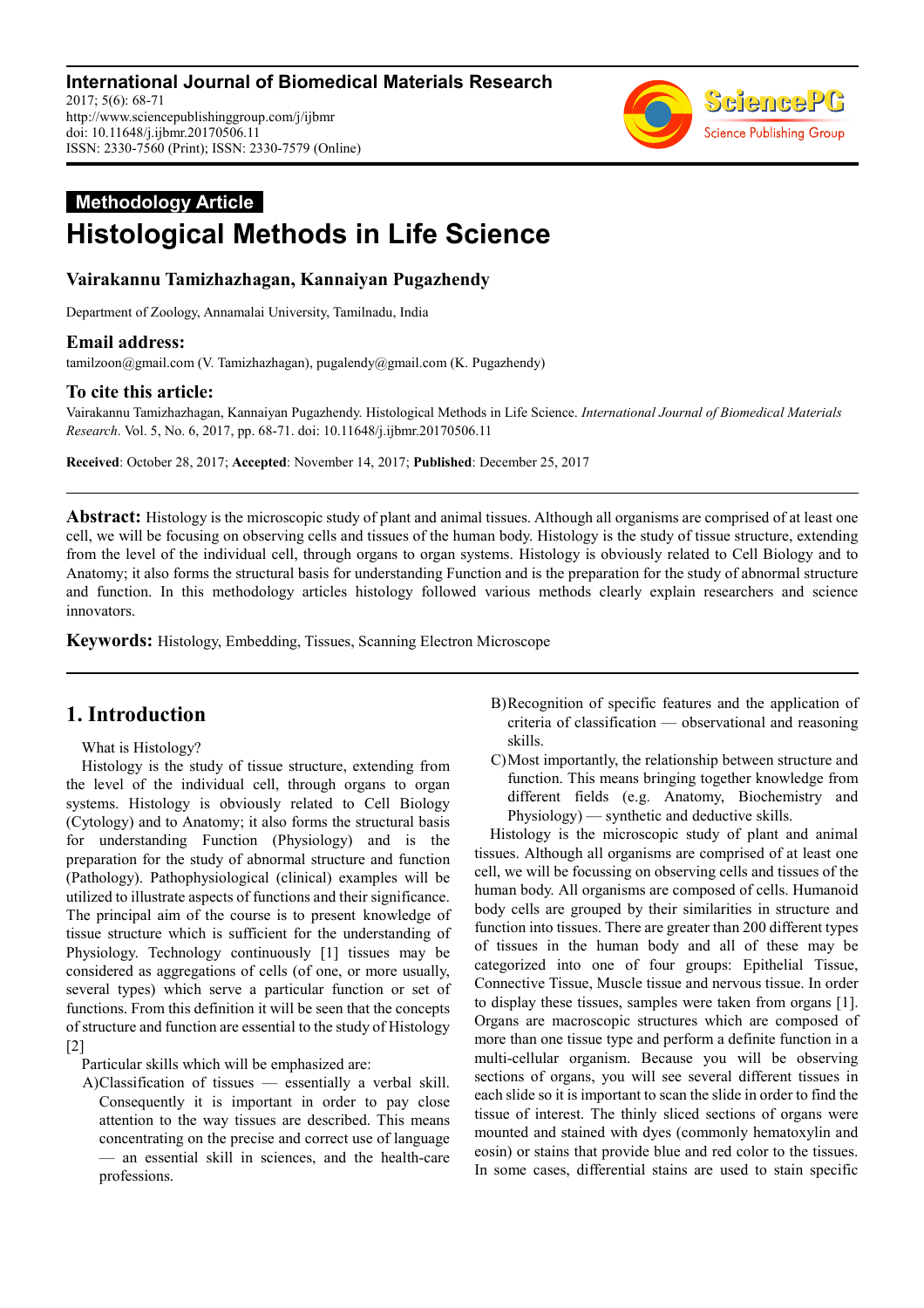structures. As you view the different slides, it is tantamount to your advantage to view all of the slides within each group before observing slides of a discrete group. For example, you may start with connective tissues so you could view all of the slides or tissues that are grouped within this category identifying common characteristics before proceeding to the epithelial tissues.

Type of material obtained in laboratory

The human tissue comes from the surgery and autopsyroom from surgery two types of tissue is obtained.

1. As biopsy- a small piece of lesions or tumor which is sent for diagnosis before the final removal of the lesion or the tumor (Incisional biopsy).

2. If the whole of the tumor or lesion is transmitted for examination and diagnosis by the pathologist, it is called exceptional biopsy.

3. Tissues from the autopsy are directed for the study of disease and its course, for the advancement of medicine.

# **2. Material Methods**

### *2.1. Light Microscopic Studies*

Generally, most of the histological studies are conducted on the dead cells or tissues. For microscopically studies, cells or tissues have to pass through the process such as fixation, dehydration, embedding, sectioning, and staining [3]. Fixation methods, the term fixation means to immobilize. Fixing solution completes the following functions. It prevents bacterial decay and autolysis of the cells, renders the components of the cell stable, reduces the visibility of different cellular components and prepares the cells for staining. In the experimental study was followed on 10, 20 and  $30<sup>th</sup>$  day, fish were taken out, sacrificed and the tissues of Gill, liver, kidney, and intestine were excised out. After cutting them into small pieces they were transferred immediately to the fixative.

#### *2.2. Chemical Fixation Methods*

The choice of suitable fixative generally depends on the type of analysis and the chemical nature of atypical cells [10]. In the present study of alcoholic brain's solution was used asfixative. The period of fixation was 1-3 days.

Picric acid – 1gm 5% Formaldehyde -60 ml Glacial Acetic acid – 15 ml

80% Alcohol – 150 ml

The tissues were as shown in freshly prepared fixative and after the period of fixation. They were moved directly to 70% alcohol. Dehydration methods, after the fixation, water molecules from the cells or tissues were removed. These processes are recognized as dehydration. In the experimental study, progressively higher grades of alcohol prepared from rectified spirit were used to dehydrate the tissues. Gruesomebe used for dehydration were 30%, 50%, 70%, 90% and 100% (absolute alcohol). In the stepwise dehydration, the tissues were kept along with the progressive alcohol grades for the following duration: 30% and 50% grades for 5 to 10 hours: in 70% grade for 10 to 12 hours: 90% grade for 10 to 12 hours: in 90% grade for about 15 hours and in 100% absolute alcohol grade for 6 to 8 hours [9].



*Figure 1. Histological process schematic diagram.* 

#### *2.3. Clearing and Fixation Methods*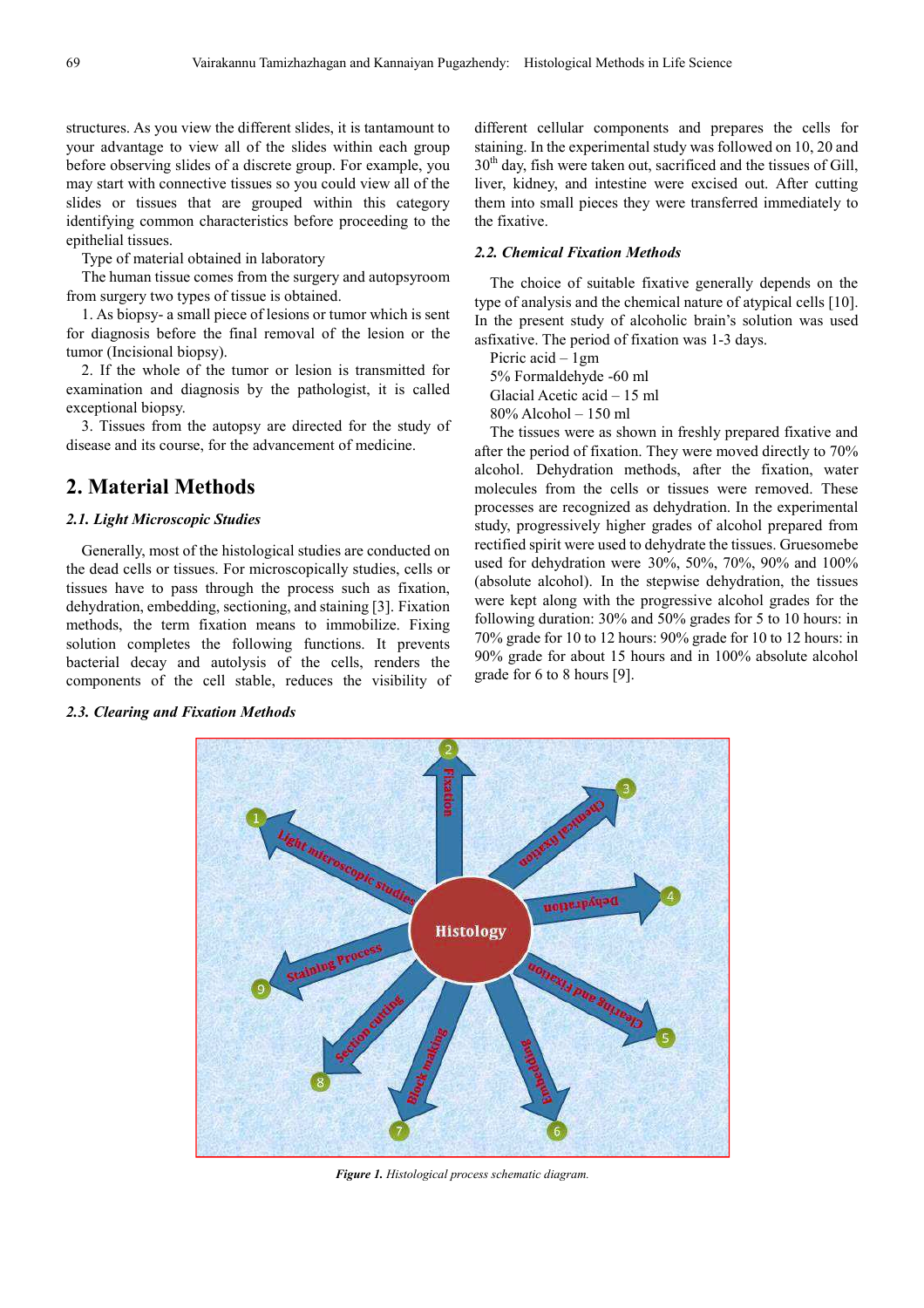Xylene was used as the clearing agent because the tissues contain alcohol so it has to be removed from the tissue to make it firm for the purpose of section cutting [4]. The tissues were kept in xylene for about 2 to 4 hours. Xylene was not only bringing about the infiltration of paraffin into tissues but also make them transparent by removing their opacity. Hot and cold infiltration was done in under to ensure that all the xylene/ airspace are replaced by paraffin wax (Figure 1).

### *2.4. Embedding Methods*

In the process of embedding the material was inserted into certain supporting media of sufficient hardness for cutting thin sections with the microtome. Paraffin wax was used in the process of embedding. The embedding process involves soaking of the tissue in molten wax at a standard temperature, coinciding with the melting point of the embedding medium used.

#### *2.5. Block Making Methods*

After embedding the tissue with wax, it was cast into a block of paraffin. This process is called block making or casting of the block. Mold of 'L' pieces was adjusted in such a way to accommodate the object. The mold was full of molten paraffin wax. The impregnated tissue was placed in the mold according to the plane of section needed. Immediately fiery tip of the needle was transferred in the molten wax on all the slides of the tissue. This was done to remove the air bubbles. The label carrying all the details of the tissue was attached on one side of the mold. Gently the air was blown into the mold; the wax forms a thin layer on the surface. The mold was gently immersed in cold water so as to ease the wax rapidly. When the block becomes solid it was taken from the water [5].

#### *2.6. Trimming the Block Methods*

The prepared block was trimmed into correct shape for section cutting: Mounting the block. The trimmed block was included with a holder and inserted into the jaw of the microtome.

#### *2.7. Methods of Removing Bubbles Trapped Beneath the Sections*

Bubbles may get trapped under a section while in the tissue floatation bath. This need to remove before the section is picked on the slides this may be done by:

- i. Which the edge of the slide.
- ii. Can be teased out with bent dissecting needle.
- iii. Place the sections on the slide and run 2% alcohol under them. Any folder or bubble is removed.

To cut a tissue which has a tendency to crumble or fragment while cutting. With the mouth open and sounding a soft long drawn 'H' thus 'h ' exhale gently on to the section, as it leaves the knife and cut very slowly. This also serves to reduce the effect of static electricity. If sections to fragment due to a large amount of blood in the tissue, the block should be coated with colloid in between sections. The surface of the block should be wiped dry and painted with a camel hair brush which has been dipped in 1% in Celloidin. After allowing a few seconds for the Celloidin to dry a section in acut in the usual way [6]. It must be borne in mind that when floating the sections to remove the creases. Thecolloidal layer must be uppermost, and the water should be a little hotter than usual to counteract the effect of colloids. Following drying in the usual way, the collodion is removed with equal parts of ether and alcohol before removing wash with xylol.

#### *2.8. Serial Sectioning Methods*

Serial sectioning may be needed to study the tract of some structure or to find the extent of lesions. Sections are collected from the very first cut that includes any tissue. Ribbons of ten - 1-10, 11-20, 11-20, and 21-30 soon are picked up and installed on the slides. Step sections methods: Thistakes the place of serial sections and for the same reasons. Sections are taken at periodic level through the block. The request is made for every 'n the section for a total of 'n' sections. Intermittent sections or sections on either side of each step sections for a total of 'n' sections. Cooling block and knife, in general, keep ice cubes ready at hand and cool the surface of block and knife before cutting, always dry and block and knife and block after the application of the knife.

#### *2.9. Mounting and Spreading the Ribbon Methods*

For installing the material, glass slides were accustomed. Slides were smeared with adhesive Mayer's albumen because the section should remain fixed to the slide while staining subsequently [7]. The tiny piece of ribbon was given to a slide and floods it with water by dropper. Then the slide was placed on the hot plate to heat the water; thereby the paraffin ribbons begin to stretch. Soon after the ribbon was completely stretched the slides were derived from the hot plate and the water was drained off and permitted to dry. Labeling: By thinking I need a diamond pencil; the slides were labeled after the slide was completely dried: Staining Process. The slide was retained in xylene for 30 minutes to 1 hour to deparaffinized. Then the slides were to be sent through the low-grade series of 100%, 90%, 80%, 70%, 50% and 30% ethyl alcohol and water. First, the slides were stained with hematoxylin for 2 to 5 minutes and then they were washed in water. After that, the slides were dehydrated by passing through ascending order alcohol series up to 70%alcohol. Secondly, the slides were stained with eosin for 2 quick dips and then washed in fresh grade 70% alcohol. Dehydration was done through ascending grades of 80%, 90% ethyl alcohol and absolute alcohol I and II for 5 to 10 minutes. Slides were admitted to absolute alcohol for complete dehydration. Then slides were passed into xylene I for clearing. One or two changes of xylene were given and then finally mounted in DPX Mountain.